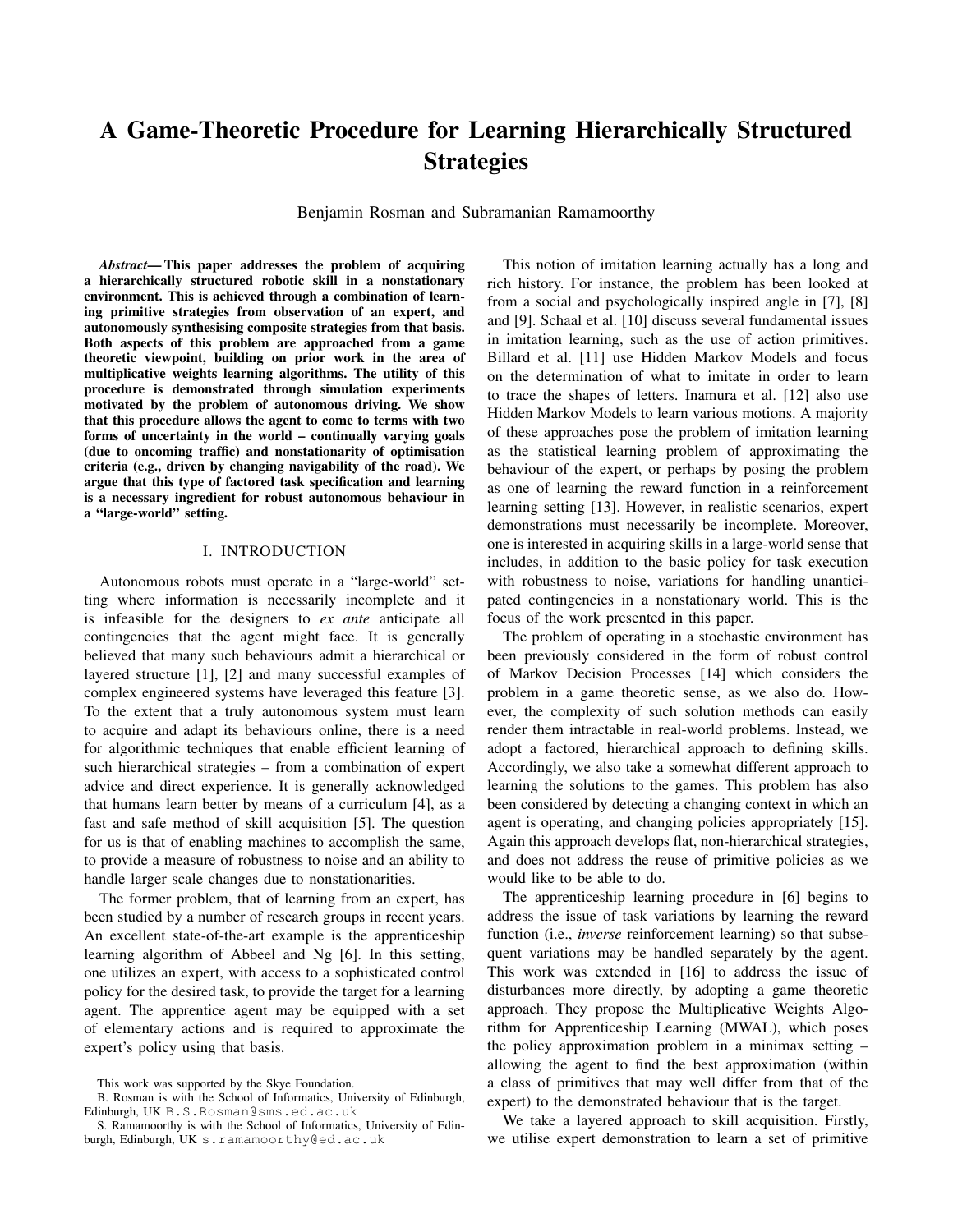skills that will form the basis for subsequent autonomous learning. In this paper, we use the MWAL algorithm to solve this aspect of the problem, although we note that other choices would not impact the subsequent steps. With this basis, we pose the problem of action synthesis in a nonstationary world as one of playing a game against nature, where nature picks variations of the problem (e.g., different optimality criteria – such as changes in navigability of the road) and the agent must learn to synthesize the optimal response in terms of a mixed strategy over previously learned primitives. We again solve this second stage problem using a multiplicative weights algorithm. In this setting, the role of the expert is to bootstrap the learning agent from a state of complete ignorance of the skill to be learned, to one of partial knowledge from which complex skills are learnable.

The structure of this paper is as follows. Section II describes the basic MWAL procedure and our modified algorithm that addresses the hierarchical skills setting. The performance of this algorithm is demonstrated through empirical experiments described in section III. This experiment is a modified version of the driving task from Abbeel and Ng [6] – elaborated in order to incorporate two different sources of task variations (changing terrain variability, impacting the cost structure of the optimisation, and changes within the oncoming traffic which forms the basic task). The main result is the demonstration that the learning agent has efficiently acquired a composite strategy for operation in a nonstationary scenario consisting of nontrivial variations of the task that the expert *has not* demonstrated before.

Although most of the discussion in this paper is focussed on this specific application scenario, of vehicle navigation, the underlying algorithmic ideas are more generally applicable to problems of robot motion [17]. A general description of robot motion involves the generation of trajectories over an abstract surface, i.e., the configuration space. Motion in this space is dictated by laws of motion that impact the structure of the metric on this space, such that different local regions correspond to different levels of 'navigability'. Many realistic robotics problems, e.g., full-body humanoid behaviours, are such that relatively small changes in the external environment could result in much larger changes in this underlying cost structure – this is what makes generalisation of acquired skills hard. Moreover, the goal of robotics is for robots to perform interesting manoeuvres, under a variety of different circumstances and in response to changing goals. So, this is a necessary and intrinsic feature of all problems in robotics. A higher-dimensional extension of our driving scenario to this abstract space would still result in similar algorithmic questions and, we believe, could be solved as natural extensions to the procedure outlined in this paper.

## II. ARCHITECTURE OF THE SKILL ACQUISITION FRAMEWORK

We view the skill acquisition process as a game between the learning agent and an adversarial environment. In a game theoretic sense, this corresponds to an optimisation of the expected rewards received by two interacting agents. This is done by changing weighted distributions over the different strategies which can be used by the players. The optimal mixing of strategies for both players in this way is known as a Nash equilibrium. We assume the environment is controlled by an unknown process – nature. The learning agent is required to synthesise complex manoeuvres, from a basis of simple ones, which are learned from an expert, as it is unrealistic to assume that the expert could demonstrate behaviour for every conceivable scenario, particular if the environment is dynamic, contains other agents, or is prone to noise.

Our proposed skill acquisition framework of primitive strategy learning, followed by composite strategy synthesis is shown in Figure 1. The synthesis is by regret minimisation [18] to find a Nash equilibrium between the agent's policies, and adversarial changes to the cost structure presented by the environment.



Fig. 1. The proposed skill acquisition framework. Observing and learning from an expert allows the agent to acquire primitive skills. Once a library of these primitive skills has been assembled, they can be synthesised to generate novel variants of the skill which are suitable for conditions that may differ from those initially demonstrated by the expert.

The composite strategy is the equilibrium in the game between the player, who is looking for a mixed strategy defined over primitives, and nature which is altering the cost/reward structure of the optimal control/dynamic game problem – while, the entire time, there is also the variation in the goal or target with which the agent is working. In general, the game theoretic formulation allows one to be more sophisticated about modelling the structure of the adversarial changes than alternative approaches that may, e.g., collapse the unknowns into a (stationary) latent variable or partially observable state. Such formulations also allow us to draw on a rich literature on learning in the presence of adversaries that need not be fully modelled, e.g., see [19].

While we use regret minimisation for solving these games, we note that this is merely a tool which could be swapped out for others, such as a dynamic programming [14], based on computational or other considerations. However, the notion of mixture distributions over strategies allows us more flexibility in expressing composite strategies.

## *A. Learning Primitive Strategies*

The objective of the agent is to learn a policy  $\pi(s, a)$ which maps states to a probability distribution over the actions in each state. The problem of learning such a policy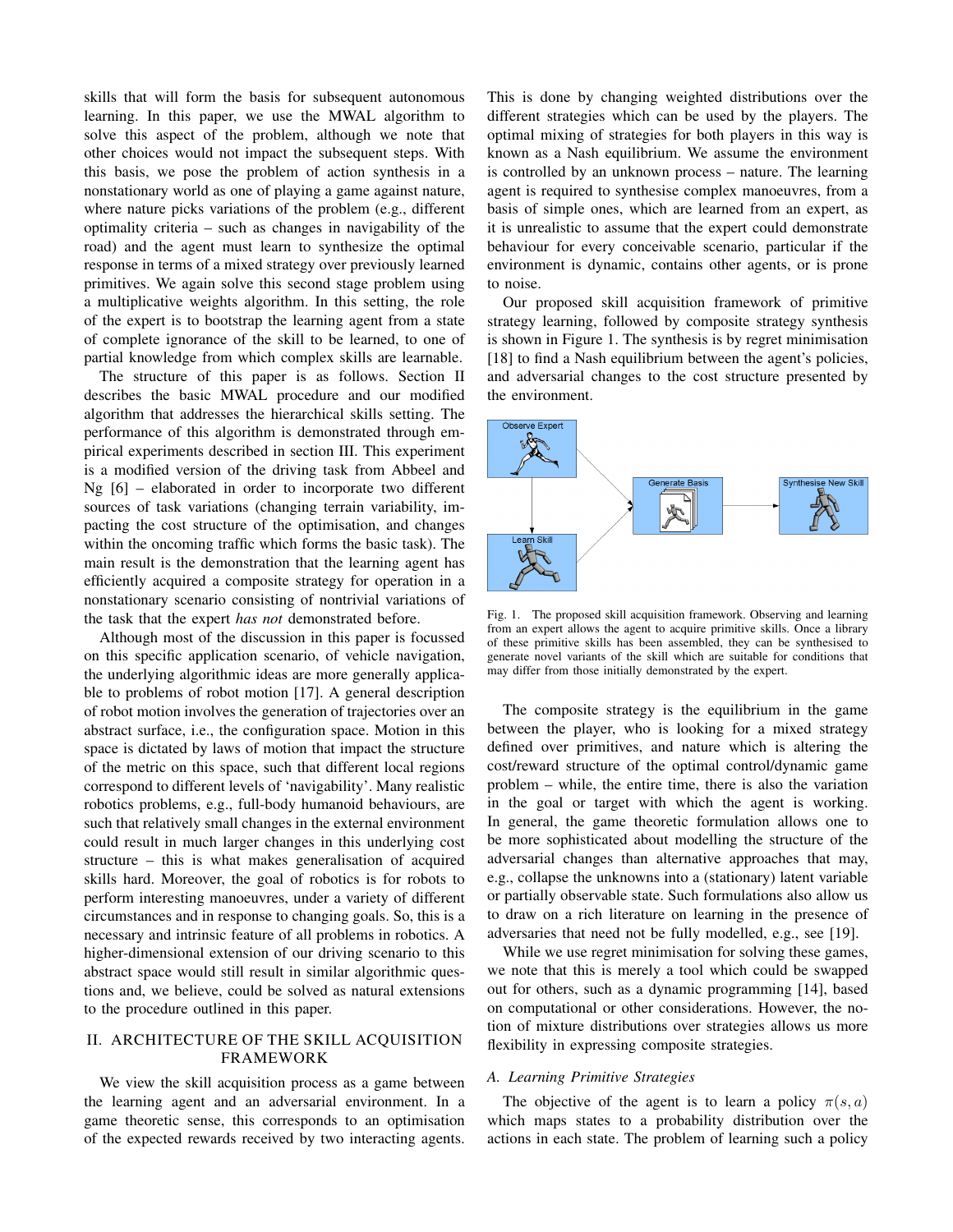as it is posed here is one of reinforcement learning. However, in this case the true reward function  $R^*(s)$  is unknown, and instead the learning agent has a vector of features  $\phi$ :  $S \mapsto [-1, 1]^k$  which describes the desirability of particular aspects of a state. The true reward function is assumed to be a linear combination of these features  $R^*(s) = w^* \cdot \phi(s)$ where  $w^* \in \Re^k$  is an unknown weight vector.

This weight vector can be learned in a number of ways. Here, we use the MWAL algorithm [16]. This approach defines a feature expectations vector as the expected, cumulative, discounted feature values of a policy  $\pi$  as  $\mu(\pi) =$  $E[\sum_{t=0}^{\infty} \gamma^t \phi(s_t) | \pi, \Theta, D]$ . Given an expert's policy  $\pi_E$ , the goal is to find a policy  $\pi$  for that agent, such that  $V(\pi) \geq$  $V(\pi_E) - \epsilon$ , where  $V(\pi) = E[\sum_{t=0}^{\infty} \gamma^t R^*(s_t) | \pi, \Theta, D]$  is the value of a policy  $\pi$  on the MDP M, and thus  $V(\pi) =$  $w^* \cdot \mu(\pi)$ .

The MWAL algorithm views the decision making process as a two player zero-sum game, where the maximising player is the learning agent selecting a distribution over the policies, and the minimising player is the environment which selects the reward function through the values of  $w$ . The agent wishes to find a mixed policy  $\psi$  to maximise  $V(\psi) - V(\pi_E)$ with unknown and potentially worst-case choice of  $w$ . This optimisation against a worst case choice of  $w$  represents the fact that the true underlying behaviour of the environment is unknown, and the results of the agent's interactions with the environment are approximated by the feature vectors. As the apprentice learns exclusively from the feature expectations of the expert  $\mu_E$ , the skill acquisition of the apprentice is independent of not only the control policy used by the expert, but also its state and action space. The apprentice may thus only have an approximation of the actions available to the expert, yet still be able to learn the demonstrated skill. This problem is posed as a game, represented as

$$
v^* = \max_{\psi \in \Psi} \min_{w} w^T \mathbf{G} \psi \tag{1}
$$

where  $G(i, j) = \mu^{j}(i) - \mu_{E}(i)$ ,  $\mu_{E} = \mu(\pi_{E})$ ,  $\mu^{j} = \mu(\pi^{j})$ for  $\pi^j$  the  $j^{th}$  stationary policy, and  $\mu(i)$  is the  $i^{th}$  component of  $\mu$ .

The MWAL Algorithm (Alg. 1) solves this game using the regret minimisation procedure of iteratively adjusting the weights  $w$ , using a multiplicative weights algorithm for solving large games [20] and then finding an optimal policy  $\psi$  for the current weights using an on-policy Monte Carlo control algorithm [21].

The output of this algorithm is a mixed policy, using which the agent can perform almost as well as, if not better than, the expert on the given task and domain, in terms of the reward function composed of the feature vectors.

#### *B. Learning Composite Strategies*

The composite strategy synthesis problem involves a game, where the agent is to maximise the reward gained from the MDP in novel task instances given by nature. As the behaviour of the environment is unknown, optimisation is against possible worst-case instances of the game, as specified by the combination of goals and reward structure.

Algorithm 1: The MWAL Algorithm (from [16])

Input: An MDP M, and an estimate of the feature expectations of the expert,  $\hat{\mu}_E$ 

**Output:** A mixed policy  $\bar{\psi} = {\hat{\pi}^{(t)}}$  for all t begin

$$
\beta \leftarrow \left(1 + \sqrt{\frac{2 \ln k}{T}}\right)^{-1}
$$
  
\n
$$
\mathbf{W}^{(1)}(i) \leftarrow 1 \text{ for all } i = 1, ..., k
$$
  
\n
$$
\mathbf{G}(i, \mu) \leftarrow ((1 - \gamma)(\mu(i) - \hat{\mu}_E(i)) + 2)/4
$$
  
\nfor  $t = 1, ..., T$  do  
\n
$$
\mathbf{w}^{(t)}(i) \leftarrow \text{ normalised } \mathbf{W}^{(t)}(i) \text{ for all } i
$$
  
\nCompute  $\hat{\pi}^{(t)} \text{ w.r.t. } R(s) = \mathbf{w}^{(t)} \cdot \phi(s)$   
\nEstimate  $\hat{\mu}^{(t)} \approx \mu(\hat{\pi}^{(t)})$   
\n
$$
\mathbf{W}^{(t+1)}(i) \leftarrow \mathbf{W}^{(t)}(i)\beta \mathbf{G}^{(i,\hat{\mu}^{(t)})} \text{ for all } i
$$
  
\nend  
\n $\bar{\psi} \leftarrow \{\hat{\pi}^{(t)}\}$  for all  $t$  with probability  $\frac{1}{T}$   
\nreturn *mixed policy*  $\bar{\psi}$ 

Consider a two-player repeated matrix game G where the agent is the row player aiming to maximise its reward in using its skill in the presence of the column player, nature. The actions of the agent are the primitive policies learned in Algorithm 1,  $\Psi = {\psi_1, \psi_2, \dots, \psi_N}$ , and those of nature are  $\mathbf{Q} = \{Q_1, Q_2, \dots, Q_M\}$ . The set **Q** consists of behaviours which could be executed by the environment, such as structural changes to the world or movements made by strategic adversaries. The value of the game matrix for using policies  $(\psi_i, Q_j)$  is  $\mathbf{G}(i, j)$  and is dependent on the parameters of the new scenario. The required solution is a Nash equilibrium  $(\psi^*, Q^*)$  [22].

This mixed strategy equilibrium is found using regret minimisation by means of a multiplicative weights algorithm [16], [20]. The Strategy Composition Algorithm is shown in Algorithm 2. This differs from Algorithm 1 in the way we compute G.  $E[R(P,Q)]$  is the expected reward of policy P in the presence of nature's policy Q. So the value of the game is computed as a normalised difference between the game values obtained by the current mixed policy, and any of the primitive policies. This allows the weighting to favour the more successful of these policies.

The algorithm starts with a mixed policy consisting of a uniform distribution over the primitive policies, and uses an iterative procedure to update this distribution by multiplicatively allocating more weight to the policies which perform better, as determined by the game value. The output is a mixed policy consisting of a distribution over the primitive policy set  $\Psi$  giving an equilibrium strategy.

This composed strategy  $\psi$  is a linear combination of the policies in Ψ. Assume strategy  $\psi_i$  selects an action  $a_j$  in state  $s_k$  with probability  $p_{kj}^i$ , and the probability of being in state  $s_k$  under policy  $\psi_i$  is  $p_k^i$ . Then, given a final mixed strategy weighting  $\mathbf{w}^{(T+1)} = \{w_1, w_2, \dots, w_N\}$  with  $\sum_i w_i = 1$ , the policy  $\psi$  would choose action  $a_j$  in state  $s_k$  with probability  $\tilde{p}_{kj} = \sum_{i} w_i p_{kj}^i p_k^i$ . The weights are biased towards the policies that achieve a higher expected reward. Using regret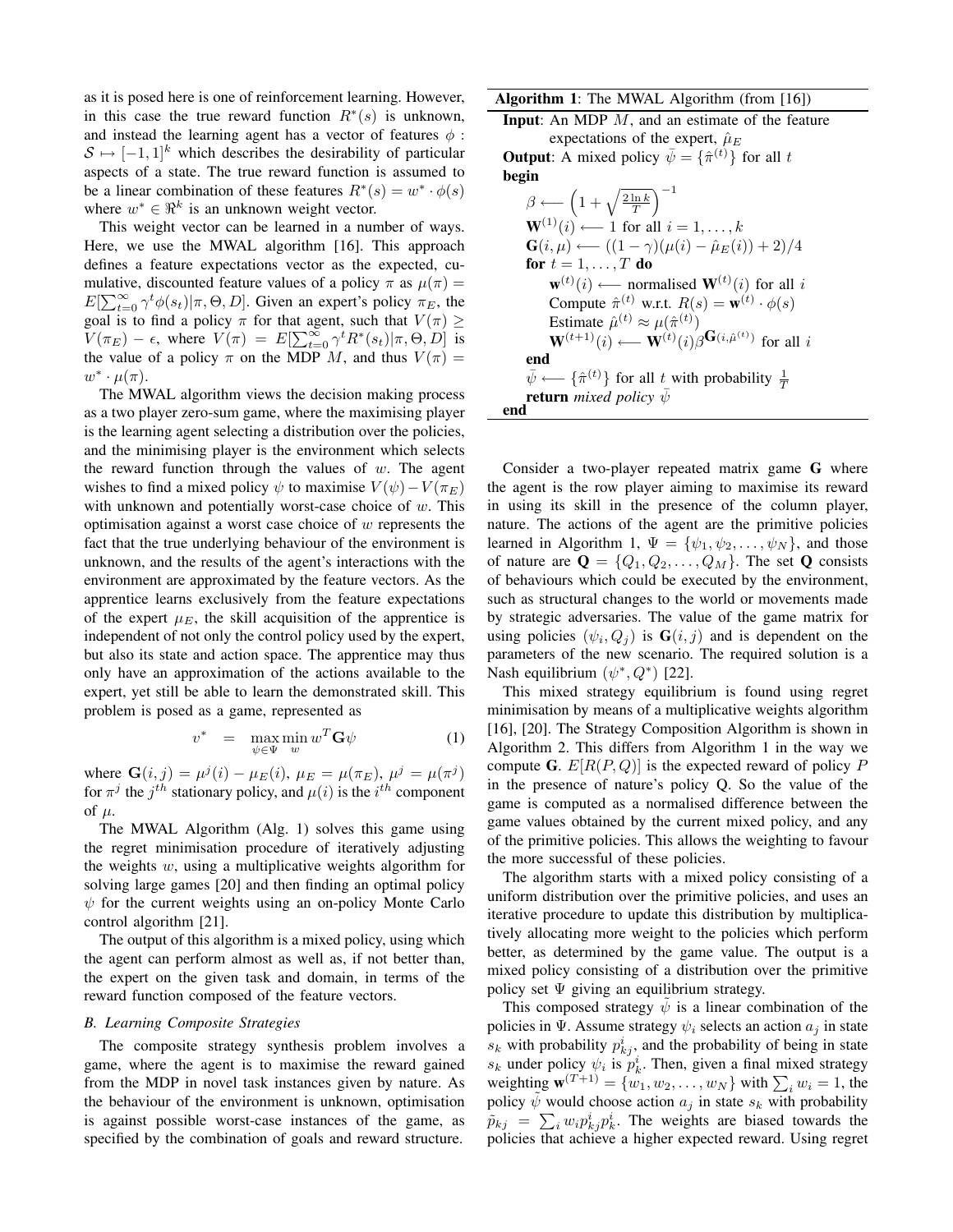#### Algorithm 2: The Strategy Composition Algorithm

| <b>Input:</b> An MDP $M$ , and a set of primitive strategies                                                      |
|-------------------------------------------------------------------------------------------------------------------|
| $\Psi = {\psi_1, \psi_2, \ldots, \psi_N}$                                                                         |
| <b>Output:</b> A mixed policy $\psi = \mathbf{w} \cdot \Psi$                                                      |
| begin                                                                                                             |
| $\beta \longleftarrow \left(1+\sqrt{\frac{2\ln N}{T}}\right)^{-1}$                                                |
| $\mathbf{w}^{(1)}(i) \longleftarrow \frac{1}{N}$ for all $i = 1, \dots, N$                                        |
| for $t = 1, \ldots, T$ do                                                                                         |
| $\tilde{\psi} = \mathbf{w}^{(t)} \cdot \Psi$                                                                      |
| $\mathbf{G}(\Psi, \tilde{\psi}, \mathbf{Q}) \longleftarrow$                                                       |
| $((E[R(\psi,\mathbf{Q})]-E[R(\Psi,\mathbf{Q})])+1)/2$                                                             |
| $\mathbf{W}(i) \longleftarrow \mathbf{w}^{(t)}(i) \beta^{\mathbf{G}(\psi_i, \tilde{\psi}, \mathbf{Q})}$ for all i |
| $\mathbf{w}^{(t+1)}(i) \longleftarrow \frac{\mathbf{W}(i)}{\sum \mathbf{W}(j)}$ for all $i = 1, , N$              |
| end                                                                                                               |
| <b>return</b> <i>mixed policy</i> $\tilde{\psi} = \mathbf{w}^{(T+1)} \cdot \Psi$<br>end                           |

minimisation, Algorithm 2 thus learns to rely more heavily on the strategies which generate higher rewards on this unseen MDP. We note that this probability is difficult to compute analytically, but is approximated by convergence of the algorithm, which ultimately results in a probability distribution over the actions in every state.

An alternative to this approach would have been to create a distribution over possible world states, estimate the current state given sensory evidence and apply suitable policies. However, we assume much less *a priori* knowledge of contingencies and a more severe level of on-line variations where direct state estimation from limited data would be problematic.

#### III. EXPERIMENTAL RESULTS

#### *A. Experimental Setup*

Experiments were run on a vehicle navigation domain, of a car learning to navigate through traffic on a multi-lane one-way road. All other traffic moves at a fixed speed, slower than the agent. The other cars do not exhibit any complicated behaviour such as changing lanes. The road is discretised by car length, so the road is a two-dimensional grid, where the length is the number of car lengths, and the width is the number of lanes. The road is either paved or not at each point, with a high and low reward for using such a portion of the road respectively. This could be generalised for intermediate levels of navigability.

There are two different sources of randomness encountered by the agent. The first is the layout of the terrain over which the agent drives, which is a parameter corresponding to different road conditions (equivalent to the cost function in an optimal control problem). The second is other cars on the road, acting as variations/adversarial disturbances to the basic driving forward task, generated by nature by means of some unknown process. The agent must learn to drive optimally on a given terrain in these adversarial traffic conditions, where

optimality is defined by its attempts to maximise time spent on the paved sections of the road whilst avoiding collisions.

The avoidance actions, of moving to the left or the right, taken by the agent are dependent only on the cars in some finite horizon. If a collision with a car is imminent, it is irrelevant to the agent whether or not there are other cars behind that car. Thus only the distance to the closest car in each lane is recorded.

The expert navigates the road using a set of *if-then* rules with some additional random effects. This could just as easily have been an optimal controller, or a human controller.

The learning agent is presented with a basis of scenarios on which to learn behaviours from the expert, to then synthesise them to form strategies for unseen terrains. The basis was selected as a set of intuitive road shapes, but is by no means an 'optimal' basis for all eventualities. In general, we claim that it is unrealistic to expect that a complete and comprehensive basis for all complex scenarios that could be encountered in a skill could be enumerated. The set of basis roads is shown in Figure 2. Let these basis roads be denoted R1 through R8.



Fig. 2. (a) An example set up of the road navigation problem, with three of five lanes paved [6]. Note, the grass areas are unpaved lanes. (b) The set of basis roads used in the experiments, all sized  $5 \times 5$ : each consists of five lanes, of five car lengths each. The dark areas depict unfavourable 'unpaved' regions, and the light areas show the 'paved' regions of higher reward.

#### *B. Results*

The primitive strategy learning stage involves learning optimal strategies for performing a skill in a known environment from the observation of the performance of an expert. In each iteration, the starting location for the agent was drawn uniformly from the five lanes.

An example of the first experiment is depicted in Figure 3. In this case it was obviously not possible for even the expert to avoid both collisions and leaving the paved lanes as there were two separated single lanes. Thus, although the vast majority of time is spent in lanes 2 and 4, all of the other three lanes were marginally used, in order to avoid collisions. The agent learned a very similar distribution to the expert, although the number of collisions was slightly higher, as the Monte Carlo policy iteration uses soft policies, meaning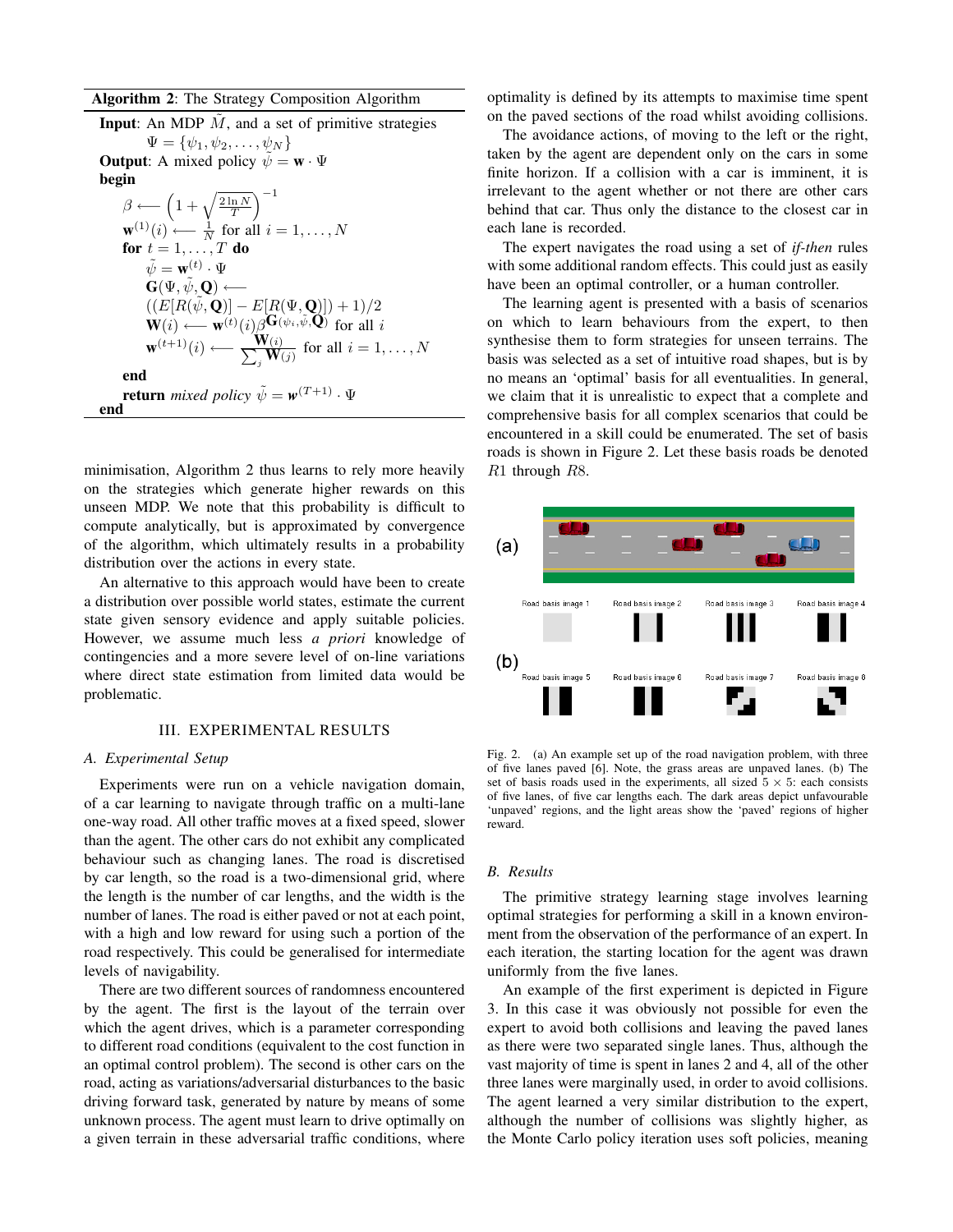that a small chance of choosing an alternate policy over the currently determined best one remains. This is because a collision and deviating from the road are considered equally bad.



Fig. 3. Primitive Policy for R3. (a) primitive road on which the apprentice is being trained: a split road. (b) the six features for that policy  $(\mu(\pi))$ where the first five attributes correspond to the usage of each lane, and the sixth is a lack of collisions. (c) the lane use statistics and collisions of the final trained policy when being executed for 100 iterations on that road.

Figure 4 demonstrates results of synthesising primitive strategies into composite policies, as a game between the learning agent and nature. The actions available to the learning agent are the policies from the basis terrains. The car generation policies of nature, Q, are randomly selected at each time step from a set of predefined policies, such as "generate a car on a random lane", "generate a car on a random paved lane" or "generate two cars". The value of a game between these two players is the difference of the sums of their feature expectations on that terrain. This provides a scalar value for the game as  $\mathbf{G}(\psi, Q)$  for the agent using a strategy  $\psi$  and the environment using strategy  $Q$ .



Fig. 4. New Scenario Experiment. (a) the layout of the road. (b) change in game values over the course of 1,000 iterations of the experiment. (c) lane usage statistics at the final iteration: the five lanes are indicated by attributes 1 through 5, and attribute 6 shows the number of collisions. (d) the weights assigned to each element of the basis for constructing the final policy.

The roads are divided into regions, which are  $5\times 5$  patches,

i.e. sections of road consisting of five lanes, each of five car lengths. This provides the algorithm with a predefined finite horizon for implementing a particular mixture of strategies.

Regions 1 and 3 are similar in shape, and this is recognised by the algorithm which devises a similar mixture of policies for these two regions. The fact that region 2 has unpaved areas only at the four corners means there is only limited scope for learning, reflected in the fact that there is only a very gradual increase in the game value. The improvement is more marked in the blue and red graphs for regions 1 and 3 – the areas with considerable narrowing.

Another example of the composite strategy synthesis is shown in Figure 5, as a long meandering road. Again, performance in every region improves with more iterations. Many interesting features can be observed in the composite strategy, such as the fact that regions 1 and 3 rely heavily on the policy from  $R_4$ , while regions 2 and 4 use the policy from R5. This corresponds to the road repeatedly alternating between swinging to the left and to the right.



Fig. 5. New Scenario Extended Experiment. (a) the layout of the road. (b) change in game values over the course of 1,000 iterations of the experiment. (c) lane usage statistics at the final iteration: the five lanes are indicated by attributes 1 through 5, and attribute 6 shows the number of collisions. (d) the weights assigned to each element of the basis for constructing the final policy.

#### *C. Assessment*

The performance of the synthesised strategies was assessed as follows: when running a policy on a road, two averages were generated – the average number of times the policy deviated from paved road per time step (the accuracy), and the average number of collisions per time step. Both the full contingent of eight primitive basis policies, and the composite policy trained specifically for that road were run on each of the eleven roads in Figure 6. The average accuracy and collisions per time step were calculated for each policy.

Figure 7 plots the accuracy of the nine policies, as well as the average of the eight primitive policies. As can be seen, the mixed composite policy acts as an approximate bound on the performance of the primitive policies, and is considerably better in accuracy than the average of the primitives. This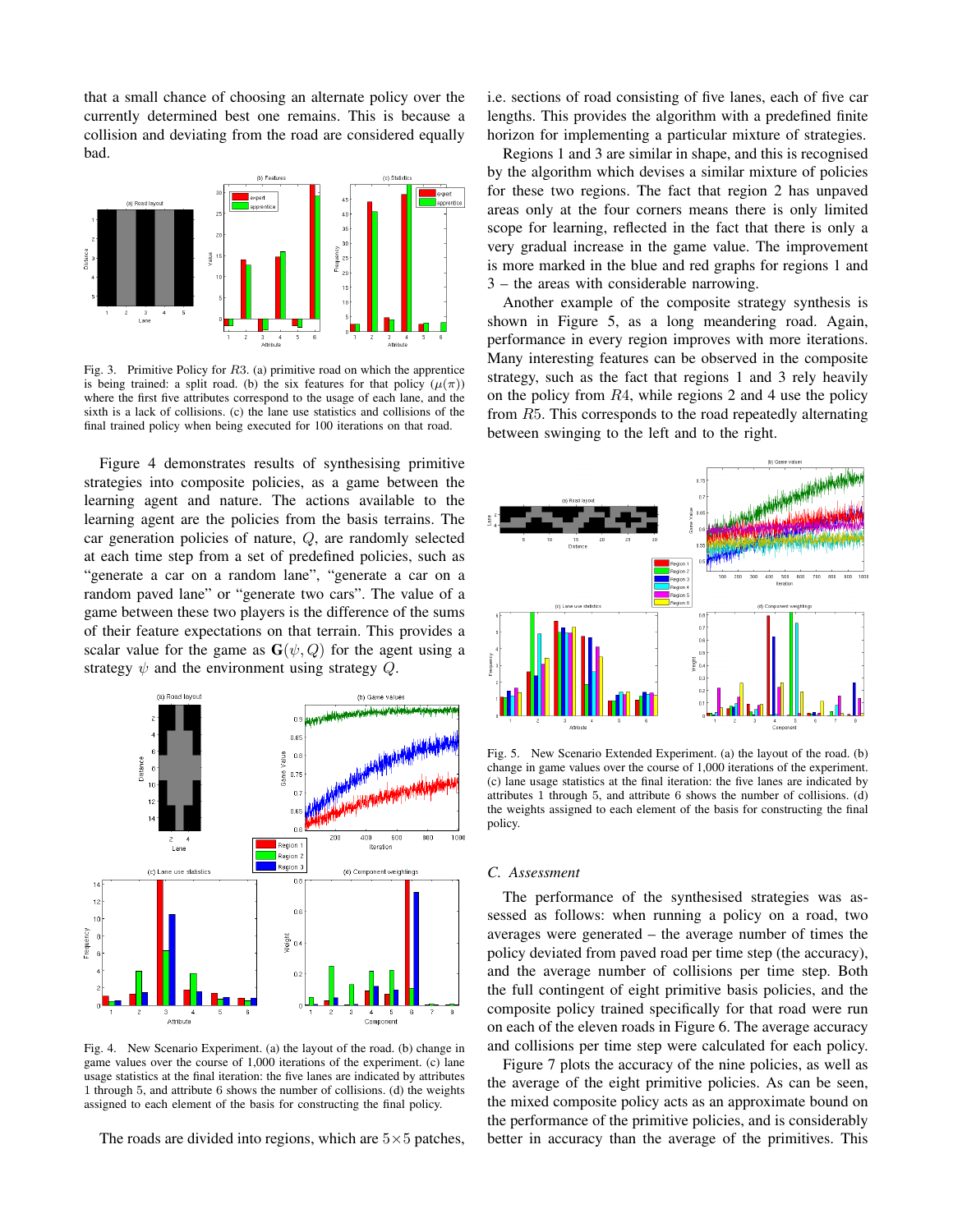

Fig. 6. Experiment Road Set. The first five are short templates, sized  $10 \times 5$ . Roads (f) to (i) are medium sized at  $15 \times 5$ , and roads (j) and (k) are long roads, of length 30 and 45 respectively.

shows that the composite strategy is consistently among the candidates for most accurate policy.



Fig. 7. Policy accuracy over 4,500 time steps. The x-axis represents the different roads sorted by increasing length. As these are deviations from the paved section, lower values are better.

The shorter roads show the composite policy to perform better than the majority of the primitive policies, the medium roads show a similar accuracy between the composite and primitive policies, and as the roads lengthen, the composite policies improve compared to the primitives and ultimately outperform them. The reason is that shorter road templates are more likely to closely match one of the primitive roads. If one of these primitive policies outperforms the other primitives on both regions of a two-region road, the composite would learn to be based predominantly on that policy, and may still be outperformed by that policy. A longer road decreases the chance of one of the basis policies performing well continuously, providing the composite policy with an opportunity to draw on elements of different components of the basis at various times for improved results.

The second performance metric is the average number of collisions per time step, displayed in Figure 8. This figure shows three 'bands' of results.

The primitives in the 'lower' band are policies corresponding to  $R1$ ,  $R2$ ,  $R4$  and  $R5$ . These are the 'broad' policies, having two or more adjacent paved lanes, meaning the policy is less likely to have to leave the road to avoid a collision. As collisions and deviating from the paved road are equally



Fig. 8. Policy collisions over 4,500 time steps. The x-axis represents the different roads sorted by increasing length. Lower values are better.

undesirable, these policies will tend to have fewer collisions as it is easier for them to avoid collisions without incurring terrain-based costs. Conversely, the policies contributing to the 'higher' band are those corresponding to R3, R6, R7 and R8. These are the 'narrow' policies, not consisting of segments of several adjacent lanes. Avoiding collisions is likely to involve leaving the paved areas of road and incurring penalties. Consequently, the number of collisions is higher for these policies.

The composite policy lies between these bands. The margin between the 'higher' and 'lower' band is small and the number of collisions of the composite policy is bounded by the primitive policies. Clearly there are trade-offs between accuracy and collisions in the creation of the policies, and is a consequence of the fact that neither property is indicated to the agent to be better or worse.

The task to be completed is arbitrary, as no assumptions are made other than that the expert has some (not necessarily optimal) strategy for performing that task. Repeated learning of a skill in different scenarios with the Multiplicative Weights for Apprenticeship Learning (MWAL) Algorithm establishes a basis of strategies. A combination of these is learned, to give a control policy for performing that skill in a new setting with arbitrary disturbance processes. The two phases of this algorithm provide a mechanism whereby the learning agent is guided through the acquisition of a basic set of skills by a teaching agent, and then extrapolates these skills to more sophisticated settings with an unknown adversarial environment.

## IV. DISCUSSION AND CONCLUSIONS

This work is motivated by the desire to create autonomous agents that can synthesise near-optimal actions in a nonstationary world – involving variations in both the goals and the cost structure of the optimal control/dynamic game problem – seeded by a certain level of expert advice in the form of demonstrations in the same domain. With this